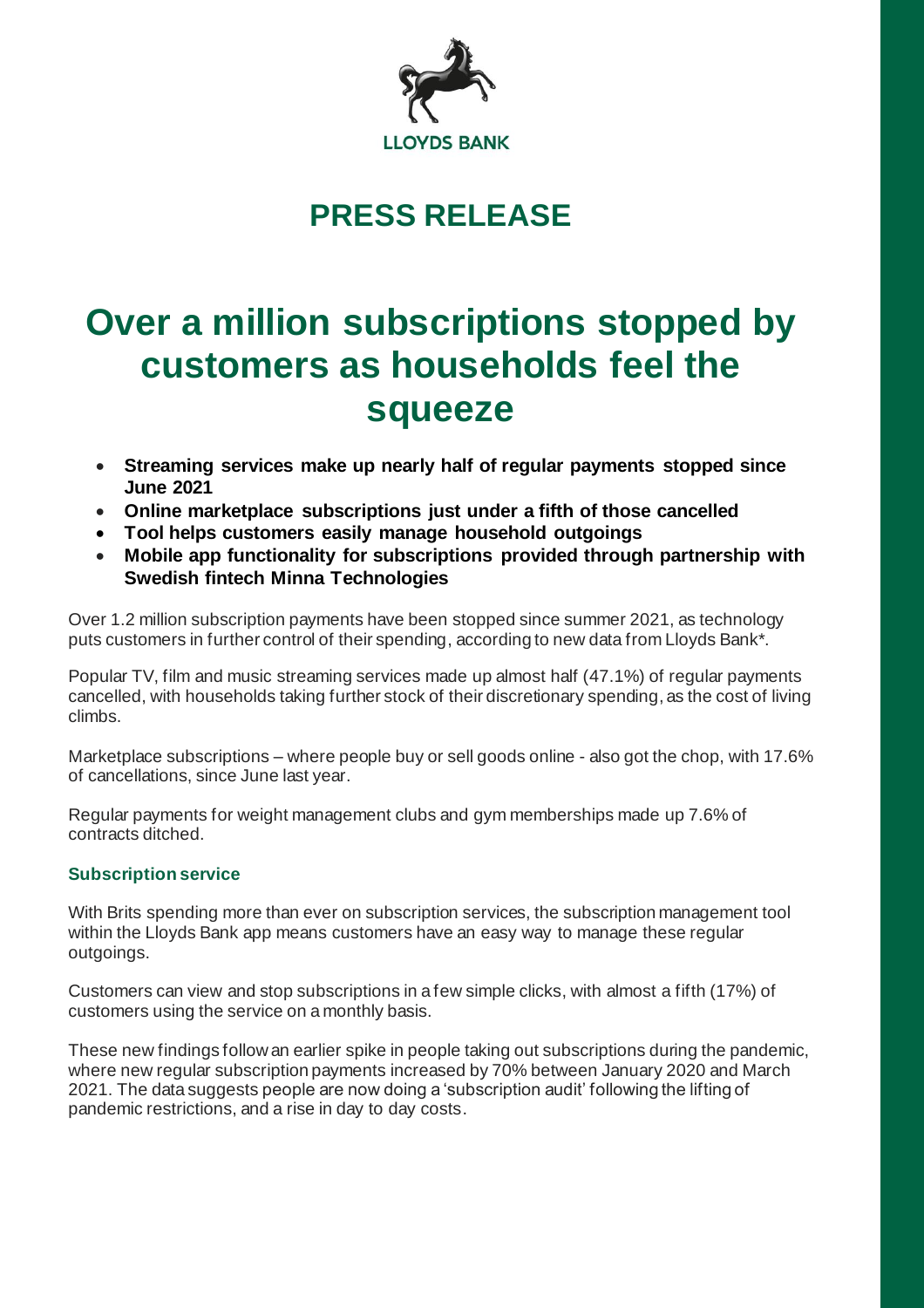

| <b>Subscription category</b>                        | As a % of those cancelled<br>since June 2021 - March<br>2022 |
|-----------------------------------------------------|--------------------------------------------------------------|
| Media streaming services                            | 47.1%                                                        |
| Marketplace subscriptions                           | 17.6%                                                        |
| Memberships (e.g. weight<br>management clubs, gyms) | 7.6%                                                         |
| <b>Computer Software</b>                            | 7.1%                                                         |
| Financial Services (e.g. credit<br>report services) | 3.8%                                                         |
| Gaming                                              | 2.9%                                                         |
| Telecommunications                                  | 2.6%                                                         |
| <b>Subscription boxes</b>                           | 2.1%                                                         |
| <b>Others</b>                                       | 9.2%                                                         |

The insight also shows that Monday is the busiest day for subscription management, with those aged between 30 and 39 the most likely to be using the mobile app to manage payments.

**Philip Robinson, Director, Payments, Lloyds Bank, said:** *"People are looking to take control and budget household spend. The subscription management service within our mobile app makes it easy for customers to see what they are making regular payments on, with cancellation just a few clicks away. Our customers have stopped over a million subscription payments to date, with streaming services by far the most popular stop."*

### **"I forgot I was paying a TV subscription!"**

Lloyds Bank customer Rebecca Woodman, a supply manager from Somerset, used the service through her mobile banking app as she had been looking at ways to tighten her household outgoings.

**Miss Woodman, 39, said:** *"I am a busy mum to my three children Liam, Isobel and Isla, but I do try to keep an eye on what is going in and out of my bank account. When I looked at the subscriptions I had, I forgot I was paying £20 each month for an additional TV subscription as it is not something I've had time to sit and watch in a while. It was so easy to go through and cancel! With how expensive everything is becoming I am glad I have managed to cut back without having loads of hassle on something that isn't essential. I couldn't believe that's nearly £240 a year that I was spending on something I had totally forgotten about. The money I have saved will go towards my children on things like new school uniform and the clubs they attend."*

## **Partnership**

Lloyds Bank partnered with Swedish fintech Minna Technologies and Visa in 2020 to be the first in the industry to launch the subscription management service. Minna provides the technology which allows customers to view and manage their subscriptions, helping them to manage their finances as the cost of living rises. The technology has won awards including Best Bank Tech 2021 and Top European FinTech 2021.